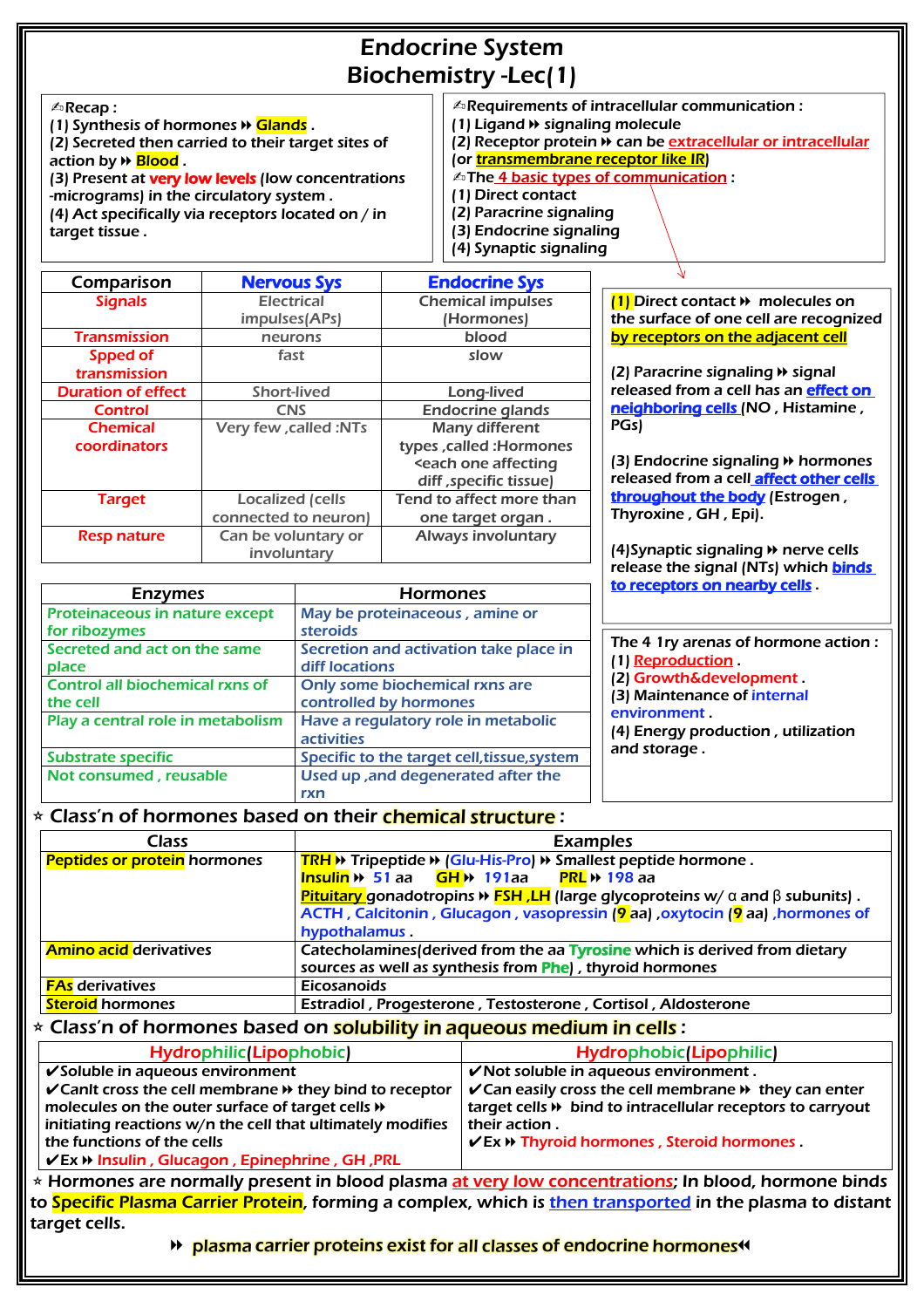■ Changes in metabolic products caused by hormone action may exert feedback control .

■ Other hormones or drugs may modulate normal endocrine responses.

| (1) For peptide hormones $\triangleright$ prevent their destruction by protease enzymes.<br>(2) For steroid and thyroid hormones $\blacklozenge$ significantly increase the solubility of these very hydrophobic<br>compounds in plasma (alpha-globulins or albumins)<br>(3) For amino acids-derived hormones + prevent their filtration by the kidneys → greatly prolonging<br>their circulating $t(1/2)$<br>Some properties of Hydrophilic hormones and<br>The mechanism of action of Lipophilic<br>their receptors<br>hormones w/ receptors in target cells<br>(1)Receptors are large, integral or<br>Lipophilic hormone crosses cell membranes to<br>transmembrane proteins w/ specificity and high<br>bind w/ Intracellular Receptor → forming<br>affinity for a given hormone.<br>Hormone-Receptor Complex >> bind to specific<br>(2) Reversible binding b/w the hormone and its<br>sequence of nucleotide bases in DNA called<br>receptor.<br>HRE → binding of Hormone-Receptor Complex<br>(3) Action of hormone depends on plasma level of<br>to HRE results in $\rightarrow$ synthesis of messenger-RNA<br>hormone.<br>required for <b>biosynthesis of specific protein</b><br>(4) Hydrophilic hormones initiate a response w/o<br>entering target cells.<br><b>* Lipophilic hormones are slower to act</b> and<br>(5)Hydrophilic hormones causes a <mark>more rapid-</mark><br>have longer duration of action than Hydrophilic<br><mark>response</mark> and have a shorter duration of action<br>hormones<br>than lipophilic hormones.<br><b>* Duration of action may range from hours to</b><br>(6)Action of hydrophilic hormones can <mark>last</mark><br><b>days</b><br>seconds to hours | → Functions of hormones carrier proteins : |  |
|-------------------------------------------------------------------------------------------------------------------------------------------------------------------------------------------------------------------------------------------------------------------------------------------------------------------------------------------------------------------------------------------------------------------------------------------------------------------------------------------------------------------------------------------------------------------------------------------------------------------------------------------------------------------------------------------------------------------------------------------------------------------------------------------------------------------------------------------------------------------------------------------------------------------------------------------------------------------------------------------------------------------------------------------------------------------------------------------------------------------------------------------------------------------------------------------------------------------------------------------------------------------------------------------------------------------------------------------------------------------------------------------------------------------------------------------------------------------------------------------------------------------------------------------------------------------------------------------------------------------------------------------------------------------------------------------------------|--------------------------------------------|--|
|                                                                                                                                                                                                                                                                                                                                                                                                                                                                                                                                                                                                                                                                                                                                                                                                                                                                                                                                                                                                                                                                                                                                                                                                                                                                                                                                                                                                                                                                                                                                                                                                                                                                                                       |                                            |  |
|                                                                                                                                                                                                                                                                                                                                                                                                                                                                                                                                                                                                                                                                                                                                                                                                                                                                                                                                                                                                                                                                                                                                                                                                                                                                                                                                                                                                                                                                                                                                                                                                                                                                                                       |                                            |  |
|                                                                                                                                                                                                                                                                                                                                                                                                                                                                                                                                                                                                                                                                                                                                                                                                                                                                                                                                                                                                                                                                                                                                                                                                                                                                                                                                                                                                                                                                                                                                                                                                                                                                                                       |                                            |  |

### **<u><b>Eactors controlling hormone secretions:**</u>

- Stimulatory and Inhibitory agents  $map$  NTs / hypothalmic peptides .
- GnHR  $\rightarrow$  released in a pulsatile fashion.
- Hormones exhibit *circadian rhythm* > ACTH, cortisol, PRL, TSH, GH, PTH
- Stress→ inc synthesis and release of hormones.
- Negative feedback control .



#### Blood cortisol

▫In most ppl , cortisol levels are highest in the morning when they wakeup and lowest around midnight.The body also pumps out excess cortisol when the person is anxious or under intense stress .

# **Hormone Receptors**